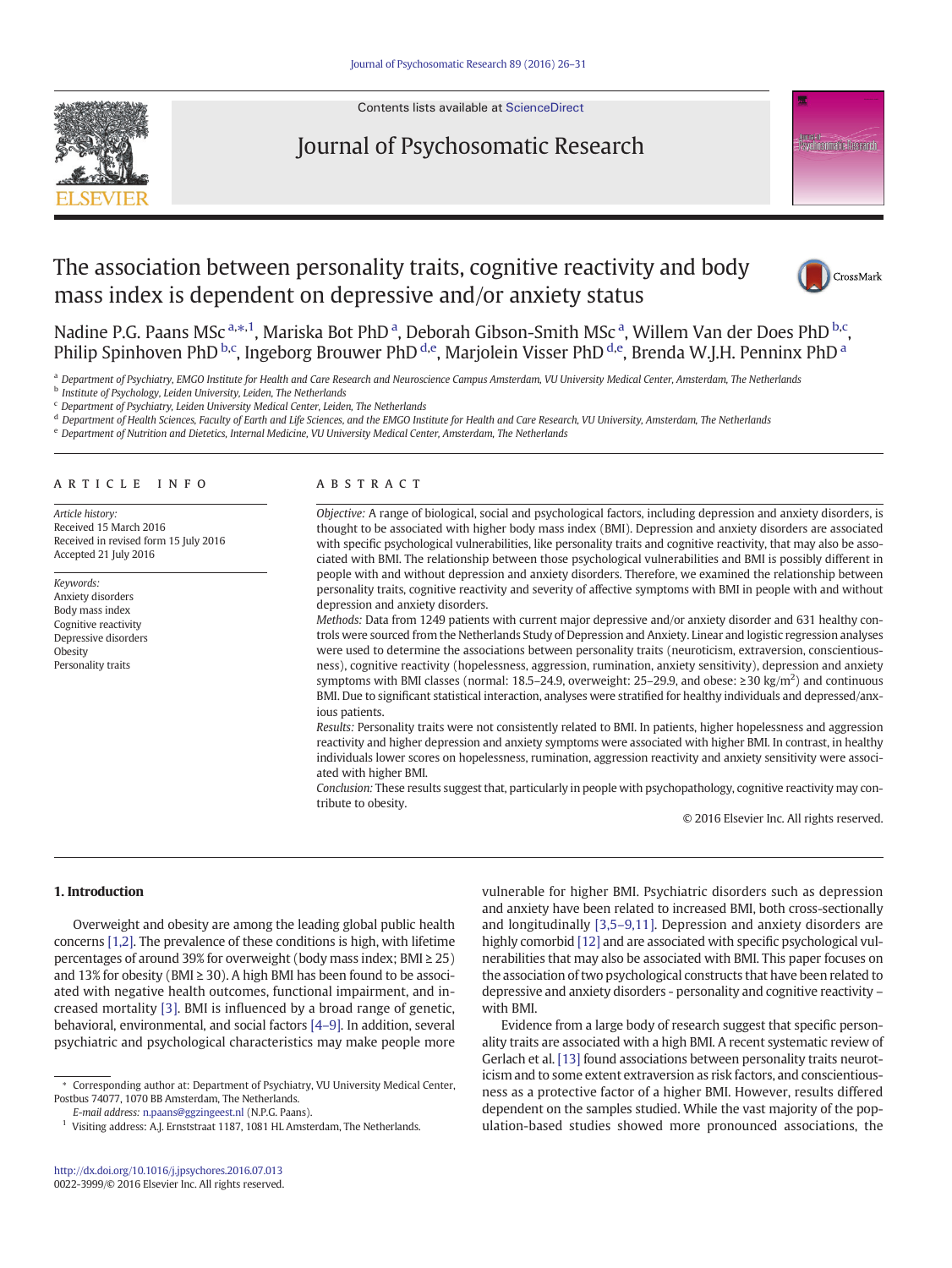results within the clinical samples (e.g. patients with binge eating disorders, or obese patients undergoing bariatric surgery) were less consistent, some failing to find associations between personality and BMI [\[13\]](#page-4-0). Although the association between depression/anxiety disorders and personality traits such as higher neuroticism and lower extraversion and conscientiousness is well established [\[14,15\],](#page-4-0) no studies have investigated whether the association between these personality traits and BMI is similar in people with and without depression or anxiety disorders. Given the associations between depressive and anxiety disorders with BMI, the influence of disorder-related factors on BMI might predominate, thereby reducing the influence of personality characteristics in diseased people. On the other hand, given the large impact of their disorder, people with a depressive or anxiety disorder might be more vulnerable to other risk factors for high BMI as well, thereby increasing the influence of a vulnerable personality. It has not been tested whether persons with and without psychiatric disorders might have differential association between BMI and personality."

Cognitive reactivity, which is strongly linked to personality, is another factor that is possibly associated to BMI. Whereas personality traits are presumed to be global dimensions, reflecting a general vulnerability for negative emotionality and both physical and mental disorders, cognitive reactivity has been described as the more specific, cognitive manifestation of personality traits [\[16](#page-4-0)–19]. Cognitive reactivity is the ease at which negative thinking patterns are reactivated through minor triggers [\[20\]](#page-5-0). Several specific dysfunctional cognitive responses, such as hopelessness, rumination, aggression/hostility and anxiety sensitivity have been closely linked to depression and anxiety, as both a cause and a consequence [\[17,18,21](#page-4-0)–27]. To date, no studies have investigated the relationship between cognitive reactivity and BMI. The few studies into the association of cognitive reactivity and other weight-related concepts (e.g. eating behavior, food intake) are inconclusive. Some find associations between negative affect, rumination and anxiety sensitivity and unhealthy eating styles and high calorie intake [28–[31\],](#page-5-0) but others do not [\[32,33\].](#page-5-0) Furthermore, it is unclear what the role of depressive and anxiety disorders is in the potential association between cognitive reactivity and BMI.

Since depression and anxiety disorders are significantly associated with specific personality traits and cognitive reactivity on the one hand, and to high BMI on the other hand, it is relevant to study the associations between personality traits, cognitive reactivity and BMI. Psychological vulnerabilities such as personality traits and cognitive reactivity could contribute to a high BMI. The aim of the current study therefore is to examine the association of personality traits and cognitive reactivity with BMI in a large group of people with and without depressive and/or anxiety disorders, and to test whether these associations are different for those with and without depressive/anxiety disorders.

#### 2. Methods

#### 2.1. Study sample

Data from the Netherlands Study of Depression and Anxiety (NESDA), an ongoing cohort study of people with depression and anxiety disorders and healthy controls were used [\[34\].](#page-5-0) In order to represent diverse settings and developmental stages of psychopathology, 2981 adults (18–65 years) from the community (19%), general practice (54%) and specialized mental health care (27%) were included at baseline. Exclusion criteria were a primary clinical diagnosis of psychotic disorder, obsessive-compulsive disorder, bipolar disorder, or severe substance abuse disorder, and insufficient command of the Dutch language. The research protocol was approved by the Ethical Committees of the contributing universities and all participants provided written informed consent. A detailed description of the NESDA study design can be found elsewhere [\[34\].](#page-5-0) Between September 2004 and February 2007, all participants underwent a baseline assessment containing an extended face-to-face interview conducted by a trained research assistant, which included a standardized diagnostic psychiatric interview (Composite International Diagnostic Interview (CIDI) version 2.1, [\[35\]](#page-5-0)) and self-report questionnaires. The presence of major depressive disorder, dysthymic disorder, social phobia, panic disorder, agoraphobia, and general anxiety disorder was established with use of the CIDI interview. For the current study, we used baseline data of patients with a current (within the past six months) depressive and/or anxiety disorder  $(N = 1249)$  and healthy controls without a lifetime depression/anxiety disorder and without antidepressant use  $(N = 631)$ , leaving out all others. In addition, we excluded underweight participants ( $n = 123$ ) and  $n = 65$  in the patient and control group, respectively) because it can be expected that this is a specific group that differs from those with normal BMI [\[36\],](#page-5-0) and this underweight group is outside the realm of the current research question.

# 2.2. Measurements

Overweight and obesity were determined with BMI ( $\text{kg/m}^2$ ). Objective and standardized assessments of height and weight were performed during the face-to-face interview. Body weight was measured on a standard balance beam scale to the nearest 0.1 kg, wearing light clothing and without shoes. Height was measured barefoot using a wall-mounted stadiometer to the nearest 0.1 cm. BMI was calculated as weight in kilograms divided by height in meters squared. BMI was studied both as continuous variable and categorical variable (categorized into normal (18.5–24.9), overweight (25.0–29.9) and obese  $(≥30)$ ).

Personality traits were determined by the NEO Five-Factor Inventory (NEO-FFI), a short form of the Revised NEO Personality Inventory (NEO-PI-R) [\[37\]](#page-5-0). The NEO-FFI is a self-report questionnaire to determine personality traits containing 60 questions that analyze five main personality domains (neuroticism, extraversion, openness, agreeableness and conscientiousness), using a five-point scale (0 through 4). Psychometric studies indicated good psychometric properties for the NEO-FFI, with high internal consistency rates and good validity measures like facet scale stability and cross-observer validity [\[38,39\].](#page-5-0)

To measure cognitive reactivity, the Leiden Index of Depression Sensitivity-Revised (LEIDS-R, [\[20,40\]\)](#page-5-0) and the Anxiety Sensitivity Index (ASI, [\[41\]\)](#page-5-0) were used. The LEIDS-R is a self-report measure of cognitive reactivity to sad mood, measured with 34 items on a 5-point scale (0 (not at all) through 4 (very strongly), where a higher score means a more pronounced cognitive reaction). The LEIDS-R has been found to discriminate between never-depressed and recovered depressed groups [\[20,42\]](#page-5-0). LEIDS-R scores are associated with biological vulnerability markers of depression [\[43,44\]](#page-5-0), and longitudinal studies also support the validity of the LEIDS-R as a measure of depression vulnerability [\[40,](#page-5-0) 45–[47\]](#page-5-0). The LEIDS-R has 6 subscales: hopelessness/suicidality, acceptance/coping, aggression, control/perfectionism, harm avoidance and rumination. The ASI is a 16-item self-report questionnaire, which measures the fear of anxiety related symptoms. The items are rated on a 5 point scale (0 through 4, where a higher score means a more pronounced cognitive reaction).

Furthermore, since severity of symptoms can be an indication as well as a consequence of cognitive reactivity, the severity of depressive and anxiety symptoms was assessed. The Inventory of Depressive Symptomatology – Self Report (IDS-SR) is a self-administered questionnaire designed to assess the severity of depressive symptoms [\[48\]](#page-5-0). The questionnaire consists of 30 items, each with four answering options (coded 0 through 3). The Beck Anxiety Inventory (BAI) is a 21-item self-report instrument with four answering options (coded 1 through 4) that assesses the overall severity of anxiety [\[49\].](#page-5-0)

The sample was described using demographic characteristics which included gender, age and years of education.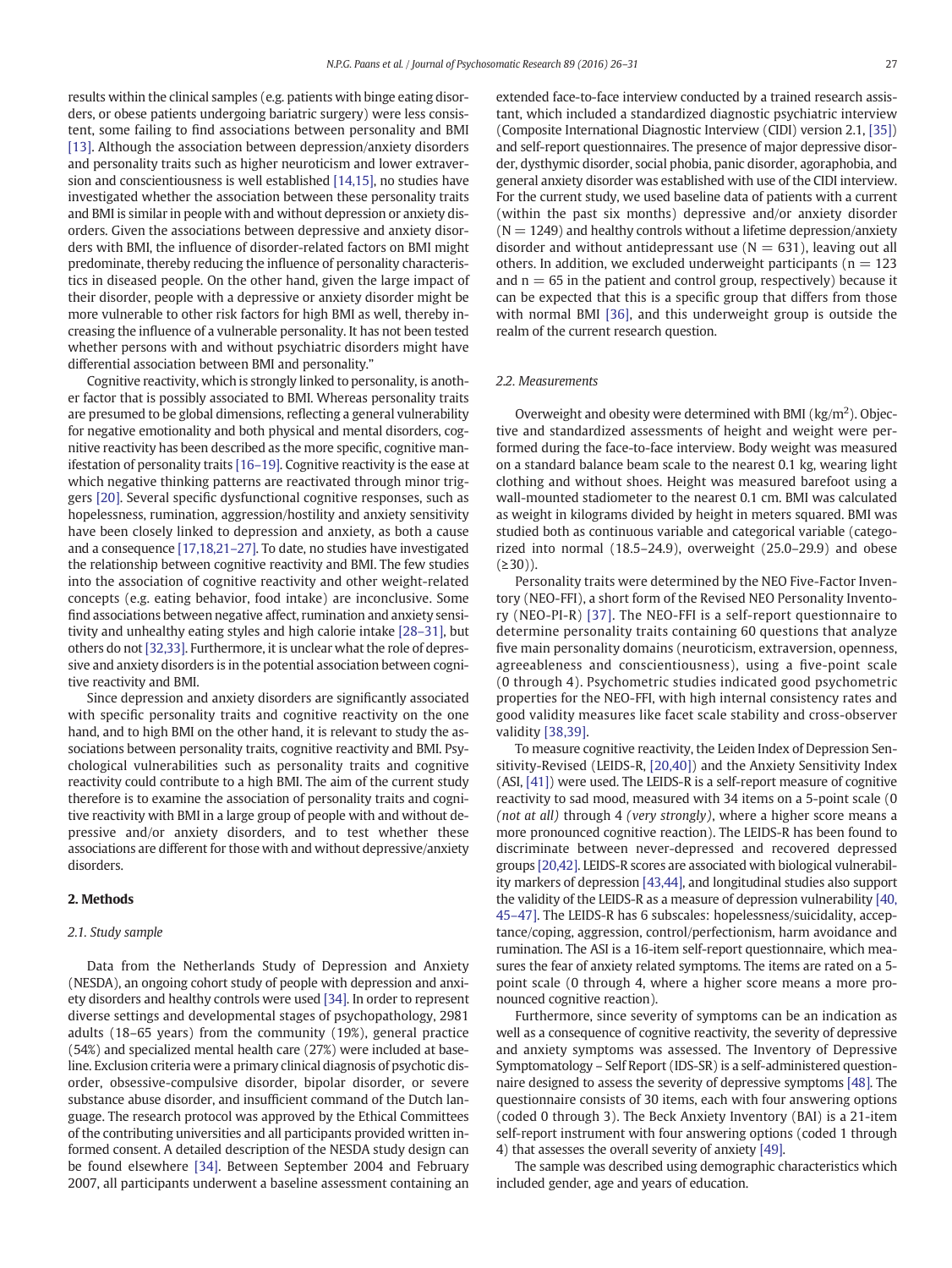# <span id="page-2-0"></span>2.3. Statistical analysis

First, demographic variables were described for each group, showing the group sizes, means, standard deviations and percentages for categorical variables of sociodemographic variables, personality traits, cognitive reactivity and clinical symptoms. Second, to study the relation between the eight psychological vulnerability measures and BMI, associations between three personality traits, three cognitive reactivity and depressive and anxiety symptoms as determinants and BMI as continuous outcome measure were tested using linear regression analyses. Demographic variables age, gender and years of education were taken into account as control variables. Finally, to study whether the psychological vulnerability measures were related to overweight or to obesity, we used multinomial logistic regression analysis in the patient and the control groups, with BMI as the dependent variable, using normal BMI  $(18.5-24.9 \text{ kg/m}^2)$  as reference category. Results were presented per SD increase, using standardized predictor variable scores.

Analyses were stratified for the patient and control groups, to study the two groups separately of each other. To verify whether differences found between the patients and healthy controls were statistically significant, we tested whether the interaction term between psychopathology status \* psychological vulnerability was significantly associated with continuous BMI as outcome. This was done for each standardized psychological vulnerability variable, in the overall sample in models that also contained the direct terms (psychopathology status and standardized psychological predictor variables). Also, we checked whether the direction and strength of the associations between psychological vulnerability measures and BMI were different for the different psychiatric disorders (depressive versus anxiety disorders) included in our sample. This by comparing the regression coefficients, p-values and confidence intervals of the different linear regression analyses performed stratified for the different psychiatric disorders. Additionally, we checked the normality of residuals and multicollinearity statistical assumptions before starting the analysis, as well as the internal consistency of the questionnaires used. Results at level  $p < 0.05$  were considered to be significant. We used SPSS version 20.0 (IBM Corp., Armonk, NY,  $IISA$ ).

# 3. Results

#### 3.1. Sample characteristics

Table 1 shows the distribution of study characteristics of the 1249 patients ( $n = 272$  for depression disorder,  $n = 238$  for anxiety disorder,  $n = 739$  for comorbid depression and anxiety disorder) and 631 healthy controls. Patients had a mean age of  $40.9$  (SD = 12.4), and had followed on average 11.6 years of education ( $SD = 3.3$ ). Around one third of the patients were male. Around half of the patients had a normal BMI, almost one third suffered from overweight, and 19.6% suffered from obesity. Healthy participants were on average 41.0 years old  $(SD = 14.7)$ and followed 12.8 years of education ( $SD = 3.2$ ). Less than half of the healthy controls were male. More than half of the healthy participants had a normal BMI, around one third had overweight, and 19.5% had obesity. Patients obtained higher neuroticism, cognitive reactivity and depression and anxiety symptom scores as compared to the healthy controls, whereas controls obtained higher extraversion and conscientiousness scores. The five questionnaires used (NEOFFI subscales, LEIDS-R, ASI, IDS-SR and BAI) all showed a high internal consistency (Cronbach's  $\alpha = 75$  to 0.84, 0.92, 0.89, 0.88 and 0.93 respectively).

# 3.2. Tests for interaction

We studied whether the association between psychological vulnerabilities and BMI differed between patients and controls by testing the interaction terms between psychopathology status ∗ psychological vulnerability and associating those terms with continuous BMI as outcome.

#### Table 1

Demographic characteristics for patients with depressive and/or anxiety disorders and healthy controls.

|                           | Patients with depressive and/or<br>anxiety disorders ( $N = 1249$ ) | Healthy controls<br>$(N = 631)$ |
|---------------------------|---------------------------------------------------------------------|---------------------------------|
| Age, yrs                  | 40.9(12.4)                                                          | 41.0(14.7)                      |
| Education, yrs            | 11.6(3.3)                                                           | 12.8(3.2)                       |
| Gender, male, %           | 34.0                                                                | 38.7                            |
| Continuous BMI            | 25.8(5.3)                                                           | 25.1(4.6)                       |
| BMI 18.5-24.9%            | 51.4                                                                | 55.3                            |
| BMI 25.0-29.9.%           | 29.0                                                                | 31.2                            |
| BMI ≥ 30, $%$             | 19.6                                                                | 19.5                            |
| Personality               |                                                                     |                                 |
| Neuroticism               | 41.29(7.26)                                                         | 26.91(7.39)                     |
| Extraversion              | 33.95(6.98)                                                         | 42.19(6.15)                     |
| Conscientiousness         | 40.05(6.61)                                                         | 44.64(5.42)                     |
| Cognitive reactivity      |                                                                     |                                 |
| Hopelessness              | 6.58(5.04)                                                          | 1.60(2.15)                      |
| Aggression                | 5.99(4.79)                                                          | 2.62(2.67)                      |
| Rumination                | 11.42(4.88)                                                         | 4.80(3.94)                      |
| Anxiety sensitivity       | 33.53(10.12)                                                        | 23.35(5.46)                     |
| Clinical symptomatology   |                                                                     |                                 |
| Depressive symptoms (IDS) | 30.43(12.65)                                                        | 8.35(7.39)                      |
| Anxiety symptoms (BAI)    | 17.48(10.81)                                                        | 3.88(4.66)                      |

Values are presented as mean (standard deviation) unless indicated otherwise.

These interaction tests indicated that the association between the psychological predictor variables and continuous BMI differed with psychopathology status (Supplementary Table 1). Of the nine interaction terms, those of neuroticism, hopelessness, aggression, rumination, severity of depression and severity of anxiety had p-values of  $<$  0.05. This justified stratified analyses by psychopathology status.

# 3.3. Personality, cognitive reactivity, clinical characteristics and BMI in patients

Table 2 shows the associations of (standardized) personality, cognitive reactivity and clinical symptoms with BMI as continuous outcome variable for 1249 depressed/anxious patients. The associations between psychological vulnerabilities and BMI did not substantially differ for the different psychiatric disorders (MDD versus dysthymia and anxiety disorders; data not shown), and therefore results are presented for the

#### Table 2

Association between personality traits and cognitive reactivity as determinants, and BMI (continuous) as outcome variable in 1249 patients and 631 healthy controls.

|                            | Patients<br>BMI |         | Healthy controls<br><b>BMI</b> |         |
|----------------------------|-----------------|---------|--------------------------------|---------|
|                            | <b>Beta</b>     | p-Value | Beta                           | p-Value |
| Personality                |                 |         |                                |         |
| Neuroticism                | 0.02            | 0.50    | $-0.06$                        | 0.15    |
| Extraversion               | 0.01            | 0.72    | 0.09                           | 0.03    |
| Conscientiousness          | $-0.01$         | 0.86    | 0.02                           | 0.55    |
| Cognitive reactivity       |                 |         |                                |         |
| Hopelessness               | 0.07            | 0.02    | $-0.12$                        | 0.003   |
| Aggression                 | 0.07            | 0.02    | $-0.07$                        | 0.07    |
| Rumination                 | $-0.01$         | 0.77    | $-0.08$                        | 0.04    |
| <b>Anxiety Sensitivity</b> | 0.01            | 0.65    | $-0.19$                        | 0.55    |
| Clinical symptomatology    |                 |         |                                |         |
| Depressive symptoms (IDS)  | 0.13            | < 0.001 | 0.02                           | 0.66    |
| Anxiety symptoms (BAI)     | 0.09            | 0.001   | $-0.04$                        | 0.34    |

Linear regression analyses were done for all predictor variables separately.

Analyses are adjusted for age, education and gender as covariates.

Results are presented per standard deviation (SD) increase in the standardized predictor variables.

SD scores patients: neuroticism, 7.24; extraversion, 6.69; conscientiousness, 6.63; hopelessness, 5.06; aggression, 4.83; rumination, 4.89; anxiety sensitivity, 10.18; IDS, 12.75; BAI, 11.17.

SD scores controls: neuroticism, 7.37; extraversion, 6.17; conscientiousness, 5.40; hopelessness, 2.15; aggression, 2.67; rumination, 3.94; anxiety sensitivity, 5.45; IDS, 7.46; BAI, 4.85.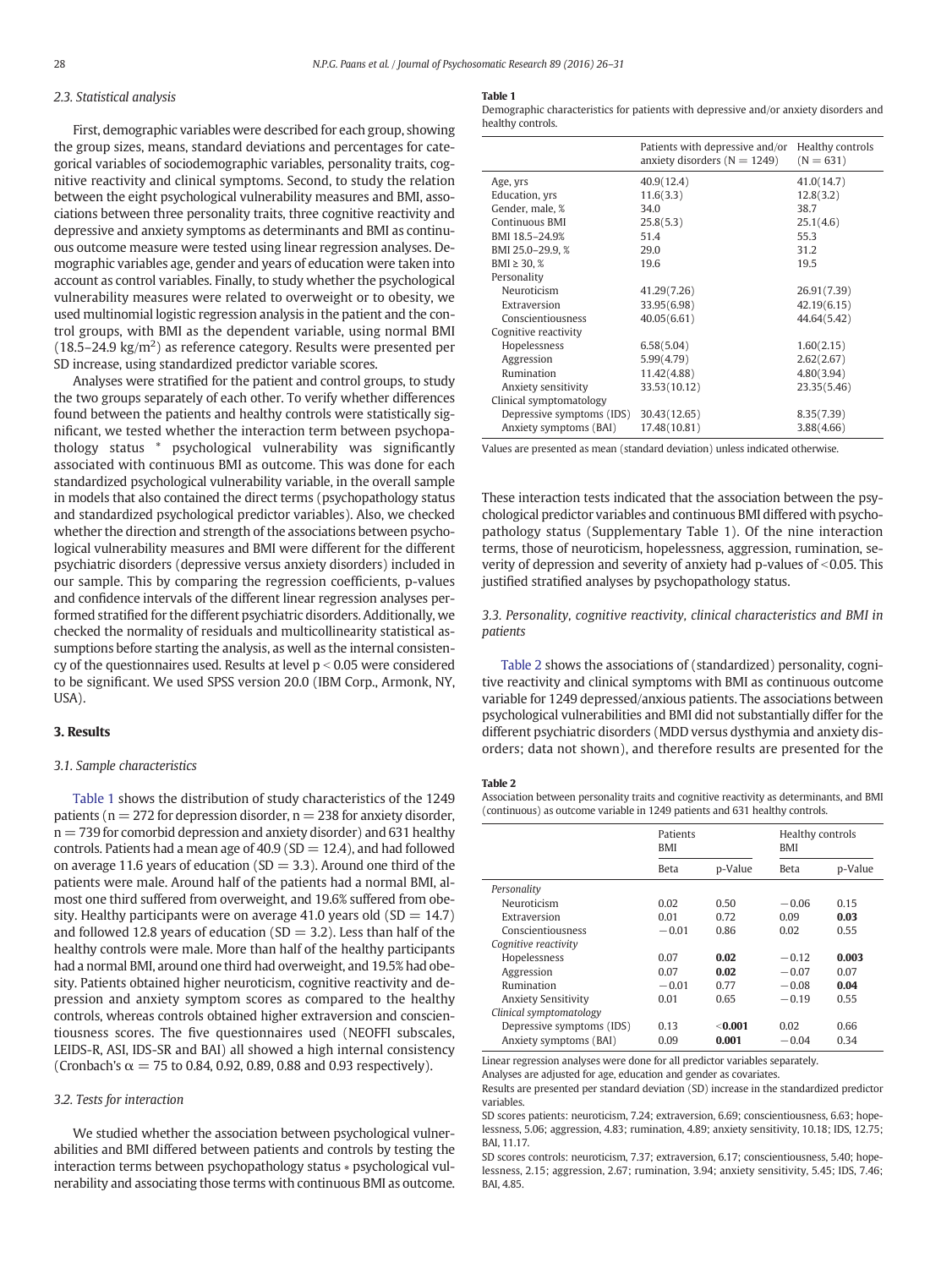disorders combined. Preliminary assumption checking revealed no violation of statistical assumptions. Linear regression analyses showed significant positive associations of cognitive reactivity subscales' hopelessness and aggression, depressive and anxiety symptoms with BMI. The multinomial logistical regression analyses showed that depressive symptomatology was related to an increased odds for overweight relative to normal BMI (odds ratio (OR) 1.24, 95% confidence interval (CI) 1.01–1.45) (Table 3). In line with our findings with continuous BMI, higher hopelessness, higher aggression, higher depressive symptoms and higher anxiety symptoms were related to an increased odds for obesity, relative to normal BMI (hopelessness, OR 1.20, 95% CI 1.04–1.40; aggression, OR 1.17, 95% CI 1.01–1.36; depressive symptoms, OR 1.56, 95% CI 1.30–1.87; anxiety symptoms, OR 1.25, 95% CI 1.08– 1.44; Table 3).

# 3.4. Personality, cognitive reactivity, clinical characteristics and BMI in healthy controls

[Table 2](#page-2-0) shows the associations of (standardized) personality, cognitive reactivity and clinical symptoms with BMI as continuous variable for the 631 healthy controls. Preliminary assumption checking revealed no violation of statistical assumptions. In contrast to the patients, linear regression analyses showed significant negative associations between extraversion, hopelessness, rumination and BMI. The multinomial logistical regression analyses showed that higher extraversion were related to an increased odds for overweight, relative to normal BMI (OR 1.26, 95% CI 1.01–1.59). Lower hopelessness, aggression, rumination and anxiety sensitivity were related to an increased odds for obesity, relative to normal BMI (hopelessness, OR 0.31, 95% CI 0.14–0.67; aggression, OR 0.53, 95% CI 0.32–0.89; rumination, OR 0.62 95% CI 0.42–0.90; anxiety sensitivity, OR 0.59, 95% CI 0.53–0.98; Table 3). Other personality traits and depression/anxiety symptoms were not related to BMI

# 4. Discussion

The current study found no associations between personality traits and BMI in the patient group, and in healthy controls only between high extraversion and a high BMI. In depressed/anxious patients, we observed that higher hopelessness and aggression scores were associated with higher BMI. In addition, higher symptoms of both depressive and anxiety symptomatology were related to a higher BMI among patients. In contrast, in healthy controls, we found that all cognitive reactivity subscales were inversely associated with higher BMI, suggesting that a relatively favorable, protective cognitive profile was associated with a higher BMI. These results were only present in people with obesity but not in those with overweight, suggesting that relationships between cognitive reactivity and weight only occur in those with a substantial higher than normal BMI.

According to our hypothesis and earlier research, a relationship was found between higher extraversion and higher BMI in the healthy controls. However, despite the large sample size, no relationship was found between personality traits and BMI in the patient group, or between other personality traits and BMI in the healthy controls. This is not in accordance with the recent systematic review of Gerlach et al. [\[13\],](#page-4-0) which found significant associations between neuroticism and to a lesser extent extraversion as risk factors, and conscientiousness as a protective factor and high BMI in both population and clinical samples. Some of the studies reviewed by Gerlach et al. found that eating behavior moderated the relation between personality and BMI. It is possible that the associations between neuroticism, conscientiousness and BMI are only present in people with specific eating styles (emotional and restrained eating), which the current study did not measure. This needs to be further researched in future longitudinal research.

The current study is the first to investigate the associations between cognitive reactivity and BMI, finding a relationship with two higher cognitive reactivity measures and higher BMI in the patient group, and a relation in the opposite direction between all cognitive reactivity measures and BMI in the healthy controls. All but two [\[32,33\]](#page-5-0) previous population-based studies on weight-related concepts, investigating psychiatrically healthy controls, found associations between higher negative affect, rumination and anxiety sensitivity, and a poor diet and unhealthy eating styles [29–[31,50\].](#page-5-0) These studies used however small to medium sample sizes ( $n = 16-200$ ). Moreover, since there are clear associations between depression/anxiety and cognitive reactivity [\[17,18,21](#page-4-0)-26], the relationship between cognitive reactivity and the weight-related concepts could be mainly driven by the presence of depression and anxiety, which is a factor not considered in general population studies. A review by Gibson [\[28\]](#page-5-0) found two clinical studies investigating the relationship between cognitive reactivity and eating styles in which this relationship appeared to be reversed. They found

#### Table 3

Association between personality traits and cognitive reactivity as determinants, and BMI categories as outcome variable ( $N = 1249$  for patients,  $N = 631$  for healthy controls).

|                            | Patients                                |                                | Healthy controls                        |                                |  |
|----------------------------|-----------------------------------------|--------------------------------|-----------------------------------------|--------------------------------|--|
|                            | BMI 25-29.9 <sup>a</sup><br>OR (95% CI) | $BMI \geq 30^a$<br>OR (95% CI) | BMI 25-29.9 <sup>a</sup><br>OR (95% CI) | $BMI \geq 30^a$<br>OR (95% CI) |  |
| Personality                |                                         |                                |                                         |                                |  |
| Neuroticism                | $1.05(0.88 - 1.26)$                     | $1.08(0.88 - 1.33)$            | $0.94(0.74 - 1.05)$                     | $0.75(0.54 - 1.04)$            |  |
| Extraversion               | $0.99(0.86 - 1.15)$                     | $1.03(0.87-1.22)$              | 1.26 $(1.01-1.59)^b$                    | $1,23(0.90-1.67)$              |  |
| Conscientiousness          | $1.00(0.88 - 1.15)$                     | $0.96(0.83 - 1.12)$            | $1.14(0.92 - 1.42)$                     | $1.08(0.81 - 1.46)$            |  |
| Cognitive reactivity       |                                         |                                |                                         |                                |  |
| Hopelessness               | $1.00(0.87 - 1.15)$                     | 1.20 $(1.04 - 1.40)^b$         | $0.71(0.46-1.08)$                       | $0.31(0.14-0.67)^b$            |  |
| Aggression                 | $0.98(0.85-1.11)$                       | 1.17 $(1.01-1.36)^b$           | $0.89(0.66 - 1.21)$                     | $0.53(0.32-0.89)^b$            |  |
| Rumination                 | $1.02(0.87-1.20)$                       | $1.01(0.84 - 1.21)$            | $0.88(0.69-1.15)$                       | $0.62(0.42-0.90)^b$            |  |
| <b>Anxiety Sensitivity</b> | $0.89(0.77-1.03)$                       | $0.98(0.84 - 1.16)$            | $1.15(0.83 - 1.60)$                     | $0.59(0.53-0.98)^b$            |  |
| Clinical symptomatology    |                                         |                                |                                         |                                |  |
| Depressive symptoms (IDS)  | $1.24$ (1.01-1.45) <sup>c</sup>         | $1.56(1.30-1.87)$ <sup>d</sup> | $1.15(0.82 - 1.63)$                     | $0.87(0.54 - 1.42)$            |  |
| Anxiety symptoms (BAI)     | $1.06(0.93 - 1.21)$                     | 1.25 $(1.08-1.44)^c$           | $1.13(0.75 - 1.68)$                     | $0.56(0.29-1.09)$              |  |

Multinomial logistic regression analyses were done for all the predictor variables separately.

Results are presented per standard deviation (SD) increase in the standardized predictor variables.

SD scores patients: hopelessness, 5.06; aggression, 4.83; rumination, 4.89; anxiety sensitivity, 10.18; neuroticism, 7.24; extraversion, 6.69; conscientiousness, 6.63; IDS, 12.75; BAI, 11.17. SD scores controls: hopelessness, 2.15; aggression, 2.67; rumination, 3.94; anxiety sensitivity, 5.45; neuroticism, 7.37; extraversion, 6.17; conscientiousness, 5.40; IDS, 7.46; BAI, 4.85. Abbreviations: OR, odds ratio; IDS, Inventory of Depressive Symptoms; BAI, Beck Anxiety Index.

Adjusted for gender, age, years of education. The reference category is BMI 18.5-24.9.

 $^{\rm b}$   $\,$  p  $<$  0.05.

 $p < 0.01$ .<br>d  $p < 0.00$ 

 $p < 0.001$ .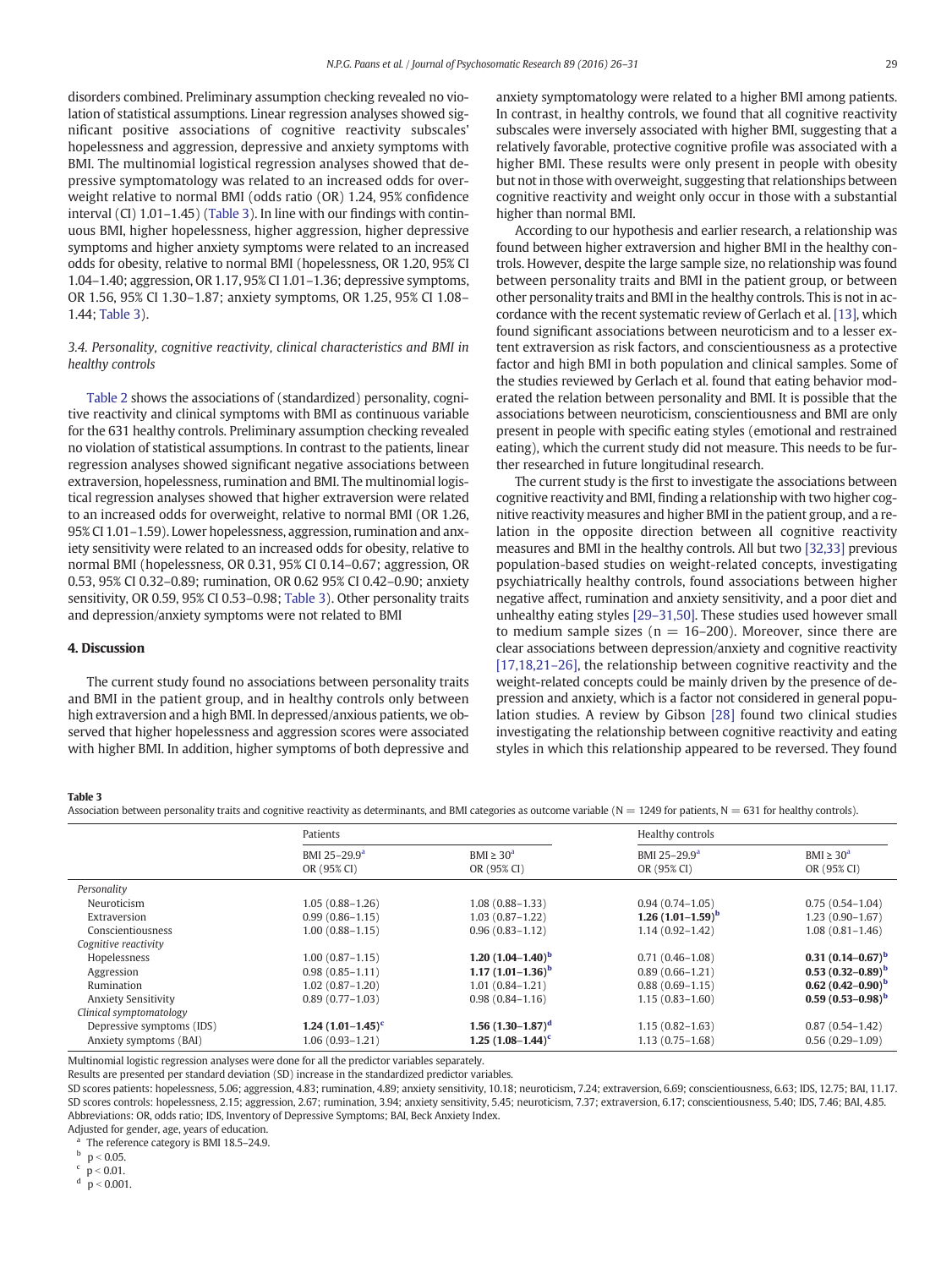<span id="page-4-0"></span>an association between lower, as opposed to higher, cognitive reactivity and comfort eating or binge eating [\[51,52\]](#page-5-0). These studies suggest that comfort eating and binge eating can be used to provide short term distraction from negative affect and rumination. However, Gibson states that in the long term, most studies find that comfort eating is associated with a higher negative effect, rumination and stress, and thereby (indirectly) with a greater risk of obesity [\[28\].](#page-5-0)

In the healthy control group, we observed that more favorable, lower cognitive reactivity was associated with higher BMI. This suggest there is a psychiatrically healthy control group that seems to be protected from the detrimental effects of higher BMI by having a 'healthier' and more resistant cognitive reactivity profile. This is supported by some studies, which also suggest the existence of a healthy obese group who seem resilient to the negative psychological consequences of overweight and obesity [53–[59\].](#page-5-0) These studies found evidence for the so called "jolly fat" hypothesis, in which the obese were hypothesized to be jollier, and therefore obesity was believed to protect against depression, in specific subgroups [\[60\].](#page-5-0) One possible explanation could be that those with a high BMI but without the negative psychological characteristics, belong to a specific subgroup characterized by high resilience, better coping strategies and a reduced cognitive response to mood fluctuations [\[61\].](#page-5-0)

The current study has several important strengths. The first is the large sample of patients with depression and anxiety disorders ( $N =$ 1249) as well as the large healthy control sample ( $N = 631$ ). In addition, psychiatric diagnoses are defined by a well-validated structured psychiatric interview. Also, patients were recruited in the community, general practice and specialized mental health care facilities, which contributes to the generalizability of our findings. This study also has some limitations. First, since this is an observational, cross-sectional study, it is not possible to draw definitive conclusions about causality. Future longitudinal research is necessary to assess whether BMI is a consequence or a cause of personality and cognitive reactivity, and to fully understand the role of depression and anxiety disorders in these relationships. Second, the current study included relatively few people with morbid obesity, and as a consequence it is not possible to generalize the present findings to this specific group. Third, the use of BMI instead of other measures of obesity like waist circumference or visceral adipose tissue might have influenced the results. When only taking BMI into account, there is a chance of incorrectly assigning people with a high muscle mass or fat-free mass to the overweight or obese groups. However, in the general population, there are relatively few people with a very high muscle mass as opposed to people with a high fat mass, and therefore we believe that this chance of misclassification is rather low. In addition, the correlation between BMI and waist circumference is high (see for example [\[62\]\)](#page-5-0) and therefore, we consider BMI to be an adequate measurement of obesity. Fourth, this study did not collect any information about the eating styles of the participants. Since eating styles, and accompanying eating disorders are clearly prevalent in patients with overweight and obesity [\[63\],](#page-5-0) it is not known whether the associations found are also related to eating styles or eating disorders. Finally, as the analyses were explorative with a lot of comparisons tested, there is a risk of finding relations by chance. However, since this article has an explorative nature, we decided on not correcting for multiple testing. One important reason is that many of the variables are correlated, and taking into account multiple testing by e.g. Bonferroni might be too conservative. Also, findings were largely consistent for continuous and categorical BMI.

In conclusion, this study indicates that in patients with depression and/or anxiety, more severe cognitive reactivity and more severe symptomatology may contribute to a higher BMI. At the same time, we need to realize that there seems to be a group of obese people who do not suffer from severe cognitive reactivity, and may actually be less psychological vulnerable compared to their non-obese counterparts. Depression and anxiety disorders seem to discriminate between obese with and without a vulnerable cognitive profile. Discovering mechanisms that keep the resilient obese subgroup protected from mental disorders could provide us with new insights for creating optimal prevention and therapy strategies.

Supplementary data to this article can be found online at [http://dx.](doi:10.1016/j.jpsychores.2016.07.013) [doi.org/10.1016/j.jpsychores.2016.07.013](doi:10.1016/j.jpsychores.2016.07.013).

## Conflict of interest

Dr. Van Der Does reports personal fees from Mitsubishi Pharma Europe, outside the submitted work. The other authors have no competing interests to report.

#### Acknowledgements

Funding for this paper was provided by the European Union FP7 MooDFOOD Project 'Multi-country cOllaborative project on the rOle of Diet, FOod-related behaviour, and Obesity in the prevention of Depression' (grant agreement no. 613598).

#### References

- [1] T. Kelly, W. Yang, C.-S. Chen, K. Reynolds, J. He, Global burden of obesity in 2005 and projections to 2030, Int. J. Obes. 32 (2008) 1431–1437, http://dx.doi.org[/10.1038/ijo.](http://dx.doi.org/10.1038/ijo.2008.102) [2008.102](http://dx.doi.org/10.1038/ijo.2008.102).
- [2] World Health Organisation, World Health Organisation, World Heal. Stat, [http://](http://www.who.int/gho/publications/world_health_statistics/2015/en/) [www.who.int/gho/publications/world\\_health\\_statistics/2015/en/](http://www.who.int/gho/publications/world_health_statistics/2015/en/)2015.
- [3] [S. Markowitz, M. Friedman, S.M. Arent, Understanding the relation between obesity](http://refhub.elsevier.com/S0022-3999(16)30354-3/rf0015) [and depression: causal mechanisms and implications for treatment, Clin. Psychol.](http://refhub.elsevier.com/S0022-3999(16)30354-3/rf0015) [Sci. Pract 15 \(2008\) 1](http://refhub.elsevier.com/S0022-3999(16)30354-3/rf0015)–20.
- [4] B.H. Brummett, M.A. Babyak, R.B. Williams, J.C. Barefoot, P.T. Costa, I.C. Siegler, NEO personality domains and gender predict levels and trends in body mass index over 14 years during midlife, J. Res. Pers 40 (2006) 222–236, http://dx.doi.org/[10.1016/j.](http://dx.doi.org/10.1016/j.jrp.2004.12.002) [jrp.2004.12.002](http://dx.doi.org/10.1016/j.jrp.2004.12.002).
- [5] M.S. Faith, M. Butryn, T. Wadden, A. Fabricatore, A.M. Nguyen, S.B. Heymsfield, Evidence for prospective associations among depression and obesity in populationbased studies, Obes. Rev. 12 (2011) 438–453, http://dx.doi.org/[10.1111/j.1467-](http://dx.doi.org/10.1111/j.1467-789X.2010.00843.x) [789X.2010.00843.x](http://dx.doi.org/10.1111/j.1467-789X.2010.00843.x).
- [6] G. Gariepy, D. Nitka, N. Schmitz, The association between obesity and anxiety disorders in the population: a systematic review and meta-analysis, Int. J. Obes. (Lond). 34 (2010) 407–419, http://dx.doi.org/[10.1038/ijo.2009.252](http://dx.doi.org/10.1038/ijo.2009.252).
- [7] [F.S. Luppino, L.M. de Wit, P.F. Bouvy, T. Stijnen, P. Cuijpers, B.W.J.H. Penninx, F.](http://refhub.elsevier.com/S0022-3999(16)30354-3/rf0035) [Zitman, Overweight, obesity, and depression, Arch. Gen. Psychiatry 67 \(2010\)](http://refhub.elsevier.com/S0022-3999(16)30354-3/rf0035) [220](http://refhub.elsevier.com/S0022-3999(16)30354-3/rf0035)–229.
- [8] B.L. Needham, R. Crosnoe, Overweight status and depressive symptoms during adolescence, J. Adolesc. Health 36 (2005) 48–55, http://dx.doi.org[/10.1016/j.jadohealth.](http://dx.doi.org/10.1016/j.jadohealth.2003.12.015) [2003.12.015.](http://dx.doi.org/10.1016/j.jadohealth.2003.12.015)
- [9] L.P. Richardson, M.M. Garrison, M. Drangsholt, L. Mancl, L. LeResche, Associations between depressive symptoms and obesity during puberty, Gen. Hosp. Psychiatry 28 (2006) 313–320, http://dx.doi.org[/10.1016/j.genhosppsych.2006.03.007](http://dx.doi.org/10.1016/j.genhosppsych.2006.03.007).
- [11] K.M. Scott, M.A. McGee, J.E. Wells, M.A.O. Browne, Obesity and mental disorders in the adult general population, J. Psychosom. Res. 64 (2008) 97–105, http://dx.doi. org/[10.1016/j.jpsychores.2007.09.006](http://dx.doi.org/10.1016/j.jpsychores.2007.09.006).
- [12] F. Lamers, P. Van Oppen, H.C. Comijs, J.H. Smit, P. Spinhoven, A.J.L.M. Van Balkom, W.A. Nolen, F.G. Zitman, A.T.F. Beekman, B.W.J.H. Penninx, Comorbidity patterns of anxiety and depressive disorders in a large cohort study: the Netherlands Study of Depression and Anxiety (NESDA), J. Clin. Psychiatry 72 (2011) 342–348, http://dx. doi.org[/10.4088/JCP.10m06176blu](http://dx.doi.org/10.4088/JCP.10m06176blu).
- [13] G. Gerlach, S. Herpertz, S. Loeber, Personality traits and obesity: a systematic review, Obes. Rev. 16 (2015) 32–63, http://dx.doi.org[/10.1111/obr.12235](http://dx.doi.org/10.1111/obr.12235).
- [14] R. Kotov, W. Gamez, F. Schmidt, D. Watson, Linking "big" personality traits to anxiety, depressive, and substance use disorders: a meta-analysis, Psychol. Bull 136 (2010) 768–821, http://dx.doi.org/[10.1037/a0020327.](http://dx.doi.org/10.1037/a0020327)
- [15] J.M. Malouff, E.B. Thorsteinsson, N.S. Schutte, The relationship between the five-factor model of personality and symptoms of clinical disorders: a meta-analysis, J. Psychopathol. Behav. Assess 27 (2005) 101–114, http://dx.doi.org/[10.1007/](http://dx.doi.org/10.1007/s10862-005-5384-y) [s10862-005-5384-y](http://dx.doi.org/10.1007/s10862-005-5384-y).
- [16] T. Barnhofer, T. Chittka, Cognitive reactivity mediates the relationship between neuroticism and depression, Behav. Res. Ther 48 (2010) 275–281, http://dx.doi.org[/10.](http://dx.doi.org/10.1016/j.brat.2009.12.005) [1016/j.brat.2009.12.005](http://dx.doi.org/10.1016/j.brat.2009.12.005).
- [17] J. Drost, A.J.W. Van Der Does, N. Antypa, F.G. Zitman, R. Van Dyck, P. Spinhoven, General, specific and unique cognitive factors involved in anxiety and depressive disorders, Cognit. Ther. Res 36 (2012) 621–633, http://dx.doi.org[/10.1007/s10608-011-](http://dx.doi.org/10.1007/s10608-011-9401-z) [9401-z.](http://dx.doi.org/10.1007/s10608-011-9401-z)
- [18] P. Muris, J. Roelofs, E. Rassin, I. Franken, B. Mayer, Mediating effects of rumination and worry on the links between neuroticism, anxiety and depression, Pers. Individ. Dif 39 (2005) 1105–1111, http://dx.doi.org[/10.1016/j.paid.2005.04.005](http://dx.doi.org/10.1016/j.paid.2005.04.005).
- [19] J. Roelofs, M. Huibers, F. Peeters, A. Arntz, J. van Os, Rumination and worrying as possible mediators in the relation between neuroticism and symptoms of depression and anxiety in clinically depressed individuals, Behav. Res. Ther 46 (2008) 1283–1289, http://dx.doi.org[/10.1016/j.brat.2008.10.002.](http://dx.doi.org/10.1016/j.brat.2008.10.002)